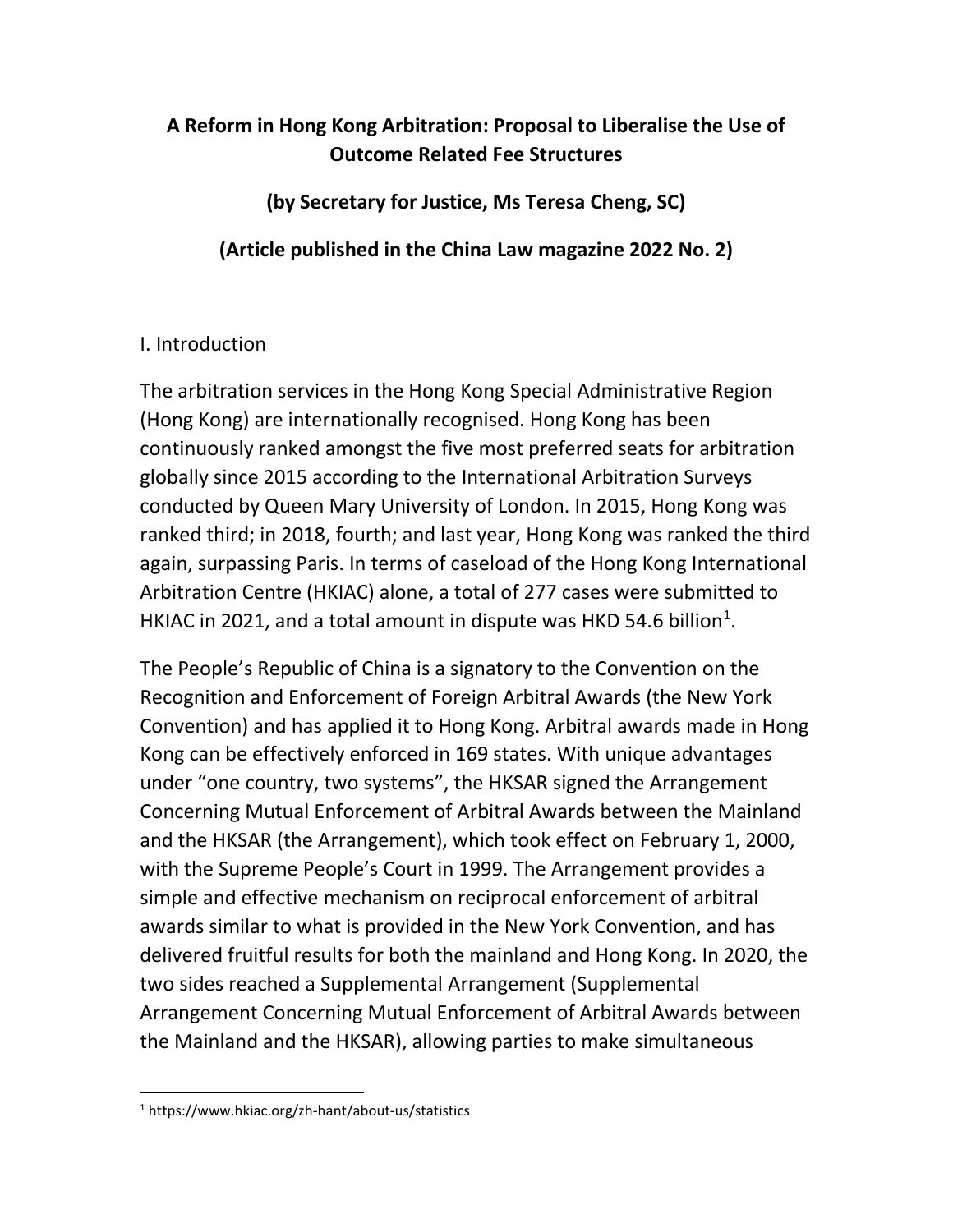applications to both courts of the Mainland and Hong Kong for the enforcement of arbitral award, which is more in line with the spirit and intent of the New York Convention and international arbitration practice.

The Arbitration Ordinance was amended in 2017 to clarify that disputes over intellectual property rights are arbitrable and third party funding in arbitration is permissible in Hong Kong.

Another major breakthrough on enhancing Hong Kong as a desirable seat of arbitration is the Arrangement Concerning Mutual Assistance in Courtordered Interim Measures in Aid of Arbitral Proceedings by the Courts of the Mainland and of Hong Kong signed in 2019. This arrangement, which has been described as a game-changer, makes Hong Kong the first jurisdiction outside the Mainland where, as a seat of arbitration, parties to arbitral proceedings administered by designated arbitral institutions would be able to apply to the Mainland courts for property preservation, evidence preservation and conduct preservation measures before the arbitral award is made.

We will continue to explore measures to advance its legal and arbitration services, and in particular focus on the needs of users. It is noted that some arbitration proceedings can be lengthy and involve high legal fees. In some jurisdictions, users may opt for legal fee arrangements that are more financially viable. For example, the conditional fee arrangements in the Mainland or England and Wales allow payment of the legal fees in full or in part after successful recovery of the claimed amount.

## II. Current Situation in Hong Kong

The common law restrictions on maintenance, champerty and barratry prevent lawyers and clients from agreeing on conditional or contingency fees. In the context of arbitration where clients are mainly sophisticated commercial entities, it is appropriate to review such restrictions on fee structures and consider whether there is room to lift the restrictions for arbitrations.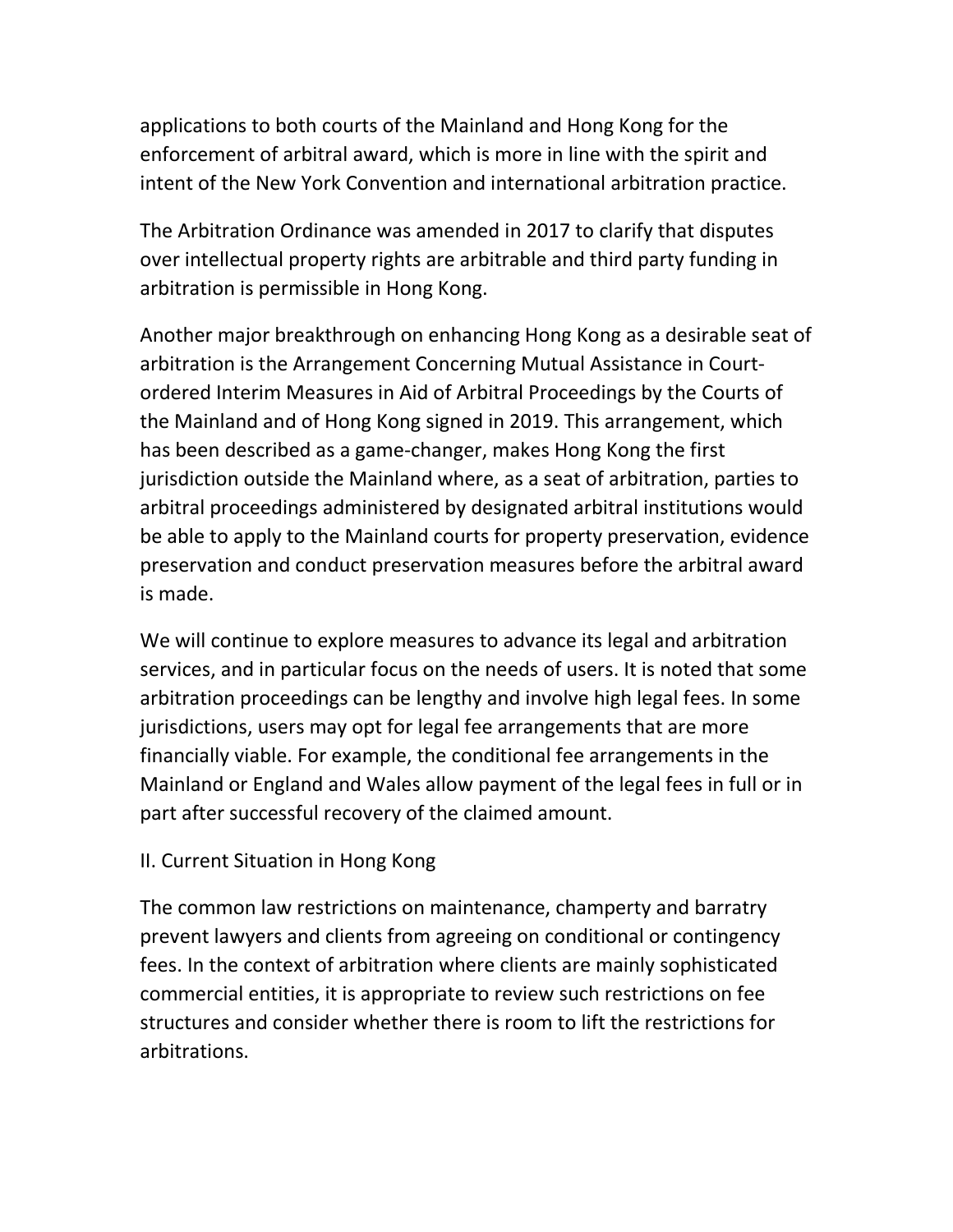Commercial entities are generally familiar with the use of conditional fee arrangement when engaging lawyers in their arbitrations. It is only natural therefore that they would expect the same from arbitrations in Hong Kong. Yet, at the moment, such practice is not permissible on the grounds of the common law crimes of maintenance, champerty and barratry. Furthermore, conditional fee arrangements for provision of legal services are prohibited by the rules or codes of conduct of the two legal professional bodies in Hong Kong. In the absence of this fee arrangement, commercial entities may use lawyers from either local area or other jurisdictions where such fee arrangement is allowed, or may even amend the arbitration clause and choose another arbitration venue where such fee structure is allowed. After this matter was brought to the attention of the Department of Justice (DoJ) by its Advisory Committee on Promotion of Arbitration, DoJ commissioned the Law Reform Commission of Hong Kong to study whether or not more flexible fee arrangements should be allowed in arbitration in spite of existence of such crimes as champerty in the common law.

The Law Reform Commission of Hong Kong, following its study and consultation<sup>[2](#page-2-0)</sup>, recommended to reform the current policy and open up new options in its report<sup>[3](#page-2-1)</sup> "Outcome Related Fee Structures for Arbitration".

In the light of the study of the Law Reform Commission and the advice from the Advisory Committee on Promotion of Arbitration, the DoJ has decided to formulate a policy that more flexible fee arrangements, such as conditional fee or damages based fee arrangements, should be allowed for arbitration and the related court proceedings in Hong Kong. This will not only benefit the users of arbitration and hence encourage them to continue to seek arbitration in Hong Kong, but also provide lawyers with the options to agree on a fee structure that best suits their needs. In addition, as some entities or individuals may not be able to afford legal fees charged on time, which may prevent parties from recovering their costs, the proposed arrangement will facilitate the pursuit of justice.

<span id="page-2-0"></span> <sup>2</sup> https://www.hkreform.gov.hk/tc/docs/orfsa\_c.pdf

<span id="page-2-1"></span><sup>3</sup> https://www.hkreform.gov.hk/tc/docs/rorfsa\_c.pdf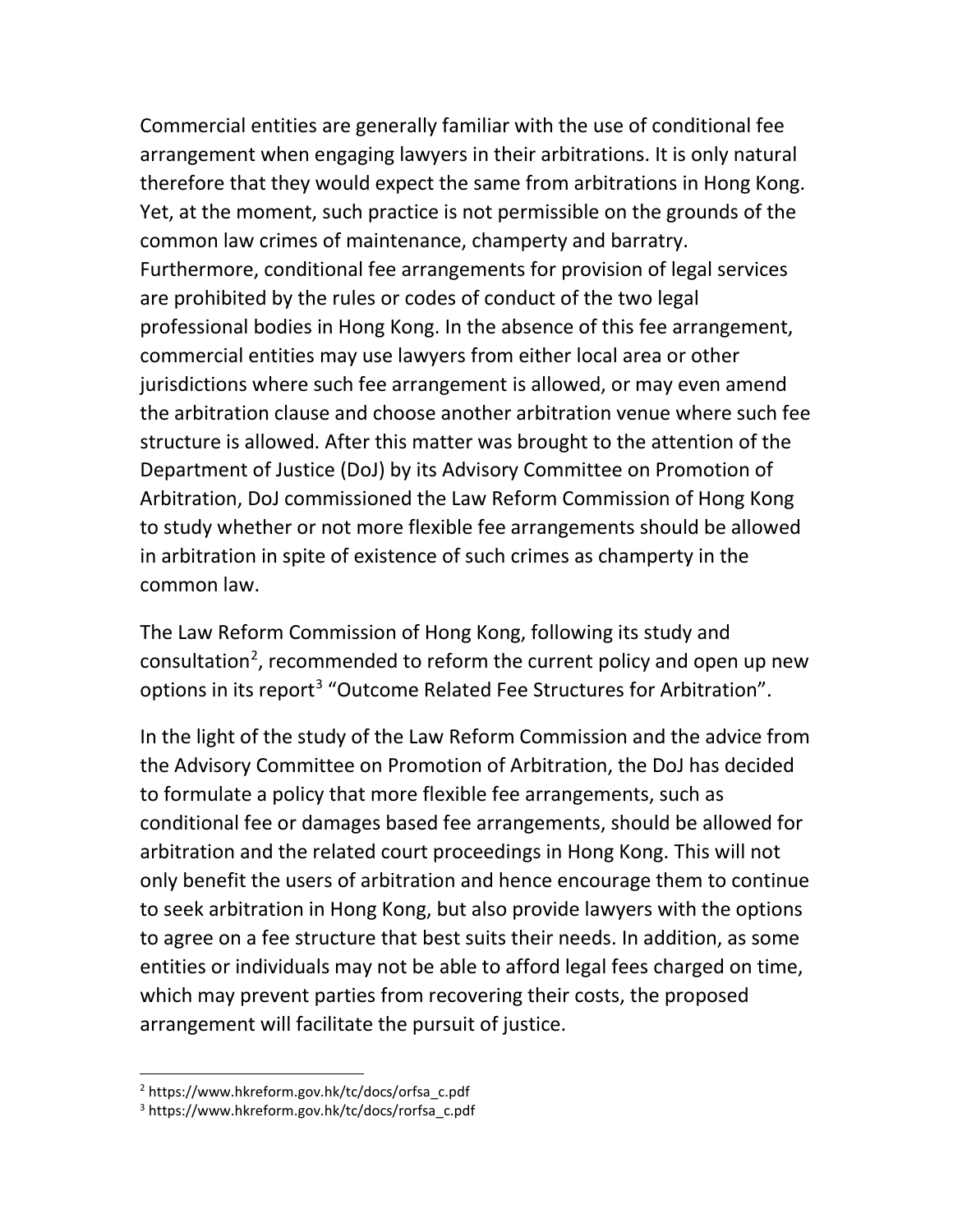It is important to emphasise that legal agents can of course continue to charge on the hourly rate basis which is the general norm in Hong Kong. However, given the options of a more flexible fee arrangement, the legal agents can devise and agree on a fee structure that is either conditional upon the outcome or related to damages awarded, or indeed a hybrid form of payment of some legal fees plus a damages-based payment.

With the new policy, the client and the lawyer can devise and agree on a flexible fee structure that best suits their circumstances and the case. Hence, instead of having a specified for certain fee structure, the new legal fee arrangement is named after the description of related policy "outcomerelated fee structure for arbitration, or ORFSA), which is intended to encourage negotiations toward innovative fee structures. This ORFSA arrangement is particularly noteworthy as it not only addresses the needs of the clients, but also provides additional flexibility for the fee arrangement. In addition, it is more in line with the international practice in commercial arbitration, creates a competitive edge for Hong Kong, and at the same time provides appropriate protections and safeguards for the clients. For the first time, a flexible and innovative concept intended to help clients and lawyers to agree on an arrangement that best suits their needs has been introduced. We believe that this will boost the attraction of Hong Kong as a seat of arbitration and Hong Kong's legal services.

The ORFSA arrangement is only applicable to arbitrations and arbitrationrelated litigations. It will be explicitly stated in the legislation that it would not be applicable to other court litigation matters and in particular not applicable to personal injury claims where a broad and different category of litigants and interests are involved.

The government has introduced a bill<sup>[4](#page-3-0)</sup> to amend the Arbitration Ordinance, the Legal Practitioners Ordinance. The Hong Kong Bar Association and the Law Society of Hong Kong will have to amend their own codes of conduct or rules to allow their members to benefit from the new policy. The Bar Association and the Law Society have expressed support to the proposed

<span id="page-3-0"></span> <sup>4</sup> https://www.legco.gov.hk/yr2022/chinese/panels/ajls/papers/arb504216c\_20220323-c.pdf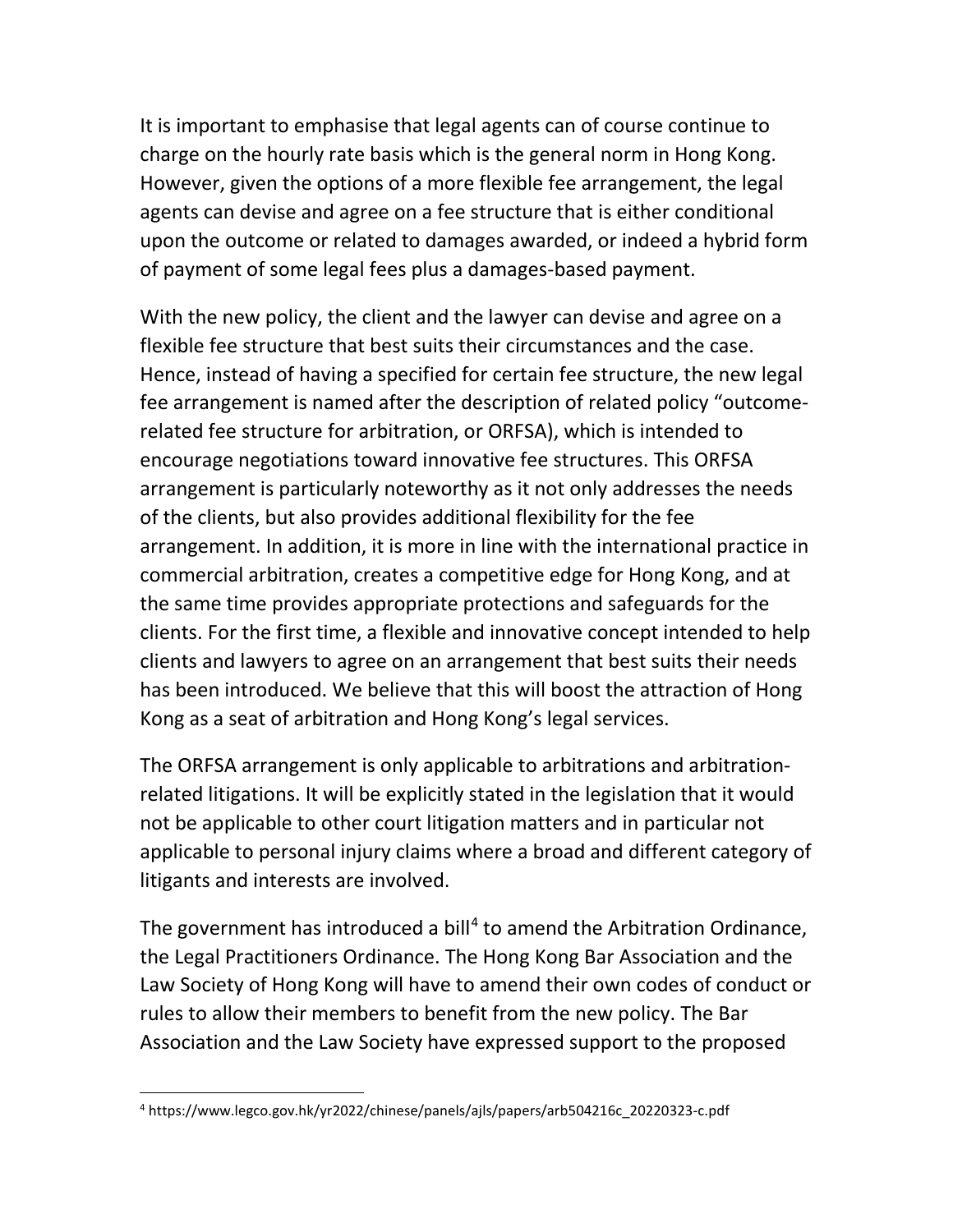amendments and indicated that their codes or rules would be amended accordingly.

To ensure that the implementation of the ORFSA is safeguarded and supervised, the proposed legislation will prescribe that the Secretary for Justice should appoint an advisory body to monitor and review the operation of the new policy and to make rules for its implementation and general conditions of ORFSA agreements. These rules will be introduced into the legal framework by means of subsidiary legislation. An authorised body will also be set up to issue a code of practice which lists routines and standards binding on lawyers.

The safeguard measures to be introduced in the form of subsidiary legislation include setting capping fees for different types of ORFSA, ensuring clients are aware of the right to free and independent legal advice when negotiating ORFSA agreements, allowing clients to terminate the ORFSA agreement within the "cooling-off" period, make terminable ORFSA agreement and clarify alternative basis of charge after the termination. We will adopt safeguard and supervision measures on the basis of the recommendations of the Law Reform Commission and the advice of the Advisory Body on Promotion of Arbitration, so as to prevent disputes concerning the ORFSA agreement from becoming satellite litigations between the client and its legal agents.

An ORFSA agreement is one made between a client and a lawyer and includes conditional fee agreement, damages-based agreement and hybrid damages-based agreement.

A conditional fee agreement is an arrangement wherein lawyers agree to be paid a success fee only in the event of a successful outcome for the client in the arbitration. This success fee is to be calculated by reference to the benchmark litigation cost (the fee that the lawyer would have charged the client without the ORFSA agreement). After taking into account the recommendation of the Law Reform Commission to set the cap at 100% of the benchmark costs, and the advice, comments or suggestions that we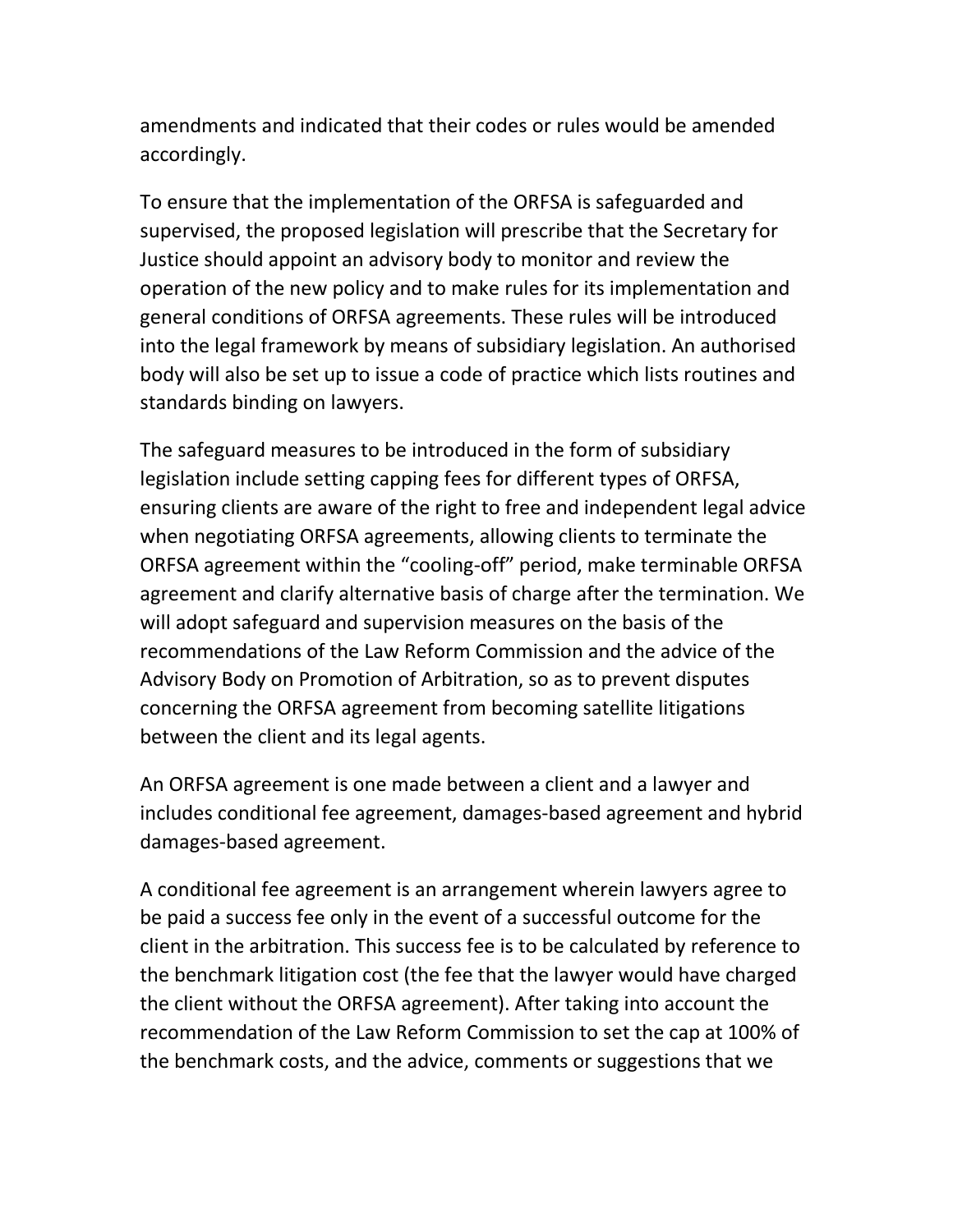may subsequently receive, we will propose a cap on the success fee in the subsidiary legislation.

Damages-based agreement is an arrangement wherein lawyers agree to be paid only when the client obtains a financial benefit in the matter. This fee is abbreviated as DBA fee. In the subsidiary legislations, consideration will be given as to whether the DBA fee will be capped at 50% of the financial benefit obtained by the client as recommended by the Law Reform Commission, or such other caps as may be appropriate.

The hybrid damages-based agreement is an arrangement wherein lawyers agree to be paid a DBA fee when the client obtains a financial benefit in the matter and in any event, plus a certain fee for the legal services rendered to the client during the course of the arbitration proceedings. Therefore, this hybrid form of legal fee includes a fee calculated based on damages, and a fee usually at a discounted rate for the legal services rendered to the client during the course of arbitration proceedings. In the subsidiary legislations, consideration will be given as to whether the DBA fee under the hybrid damages-based agreement will also be capped at 50% of the financial benefit obtained by the client. Finally, to deal with the fee that would be recoverable in any event, consideration will be given to the recommendations of the Law Reform Commission that the lawyer will be permitted to retain only a proportion of the benchmark litigation cost (i.e the fee that the lawyer would have charged without the ORFSA agreement) incurred in the event that the claim is unsuccessful, and that this cost will be capped at 50% of the irrecoverable costs incurred in pursuing the claim.

The imposition of a cap and a minimum fee to be recovered reflects the nature of risk sharing between the lawyer and the client, preventing abuse of the ORFSA system while giving the client and lawyers sufficient degree of flexibility to negotiate a fee arrangement that is suitable for the circumstances of the matter.

The legislation provides for the disclosure of ORFSA agreement to the parties and the arbitral tribunal or the court handling the arbitration related proceedings. The general principle that the tribunal retains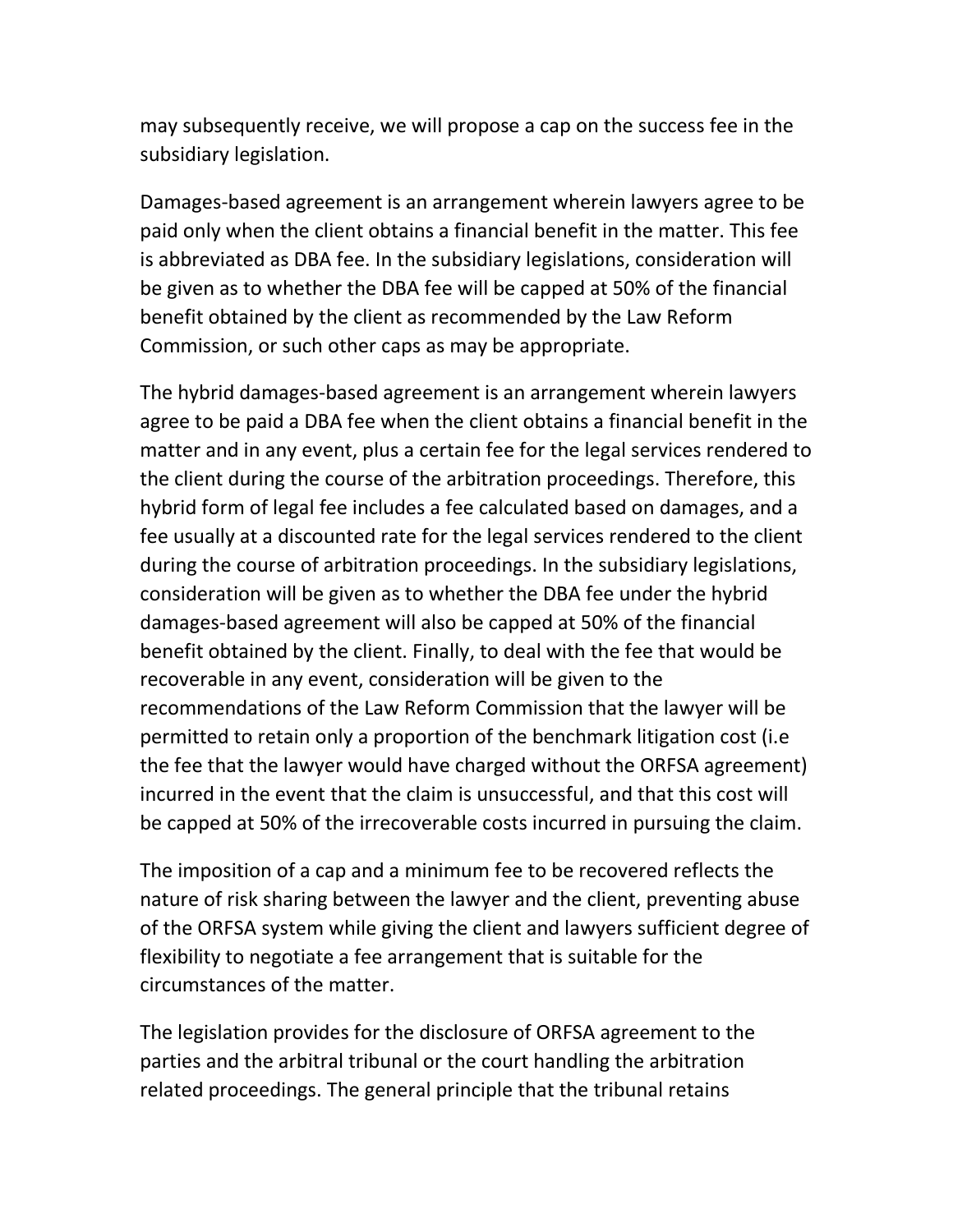discretion to deal with costs is preserved but it is expressly provided that any success fee premium and any legal expenses insurance premium agreed by the client with his lawyers and insurers respectively shall not, in principle, be borne by the unsuccessful party, save in exceptional circumstances of the case that justify a deviation from this principle.

To illustrate what may amount to exceptional circumstances, we must refer to the case Essar Oilfields Services Ltd v Norscot Rig Management PVT Ltd [2016] EWHC 2361 (Comm). The DoJ considered the unusual factual circumstances of the case, and the tribunal, on the basis of the unusual circumstances, in particular the conduct of the losing party causing the winning party to bear the third party funder cost in order to pursue the case, decided to order the losing party to bear such cost incurred by the winning party. The DoJ therefore recommends that in the cases the tribunal considers exceptional, after taking into account such exceptional circumstances and determining that the apportionment is reasonable, the tribunal may apportion such success fee premium and/or legal expense insurance premium between the parties.

After the introduction of the ORFSA, the preferences of the parties to the arbitration are expected to be better addressed by means of flexible fee arrangements. Legal agents would be in a better position to secure a favorable arrangement to suit its needs for particular cases. Importantly, the ORFSA will strengthen the status of Hong Kong as a preferred seat of arbitration as it meets the needs of the parties while complying with international practice. Other benefits brought by the ORFSA include business opportunities for the insurance industry, providing legal expense insurance currently available in other jurisdictions. After the introduction of the ORFSA, combined with the existing legal framework that permits thirdparty funding for arbitration, it is believed that innovative and mutually beneficial arrangements for the third-party funder, the client and the lawyer can be reached, so as to best serve the interests of the commercial entity whilst preserving the integrity of the arbitration process. This is particularly relevant to clients that may not have the necessary cash flow to